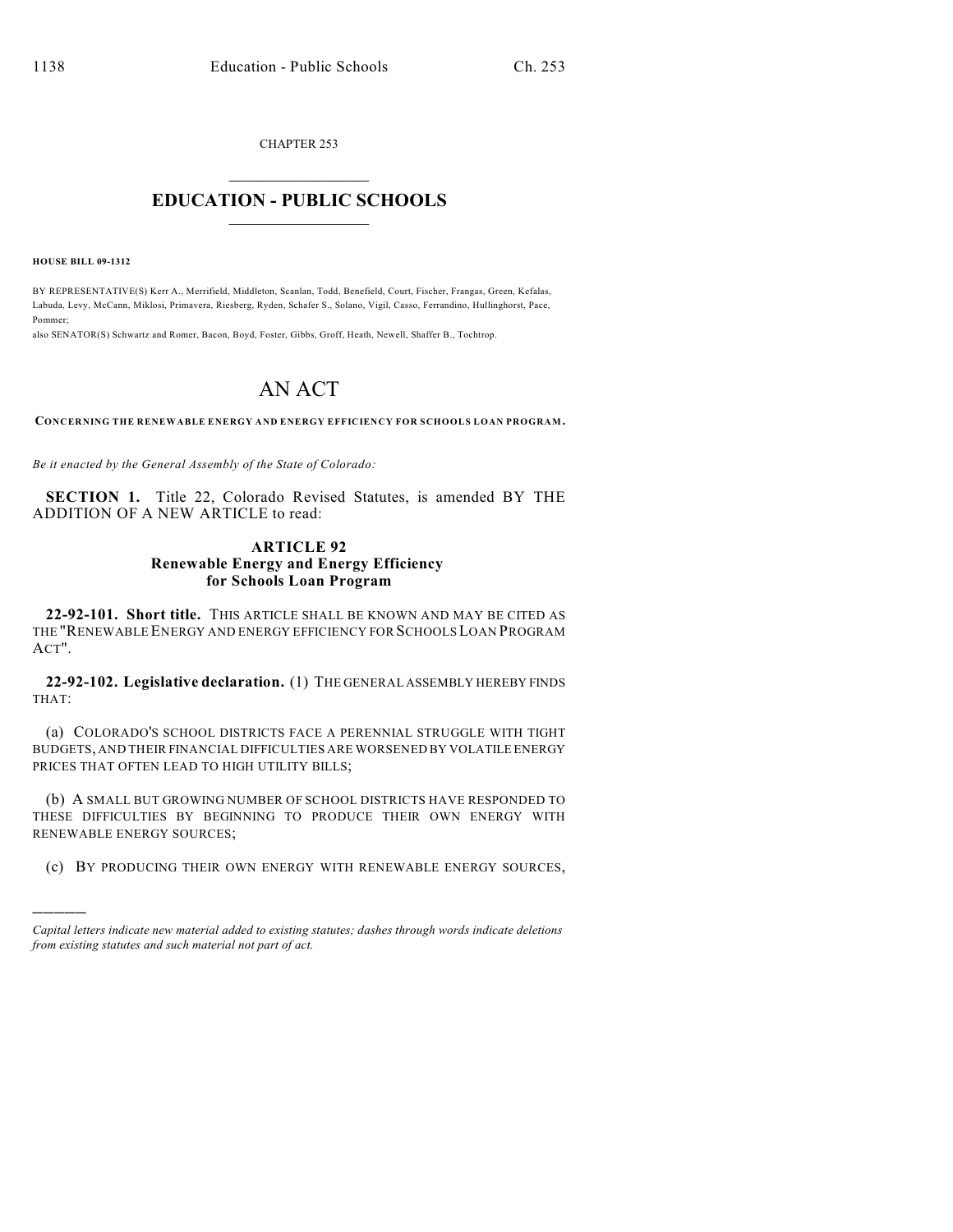SOME SCHOOL DISTRICTS HAVE REDUCED THEIR ENERGY COSTS WHILE PROMOTING ENERGY INDEPENDENCE AND ENVIRONMENTAL RESPONSIBILITY AND HAVE PROVIDED STUDENTS WITH AN OPPORTUNITY TO UNDERSTAND THIS BURGEONING TECHNOLOGY; AND

(d) SOME SCHOOL DISTRICTS HAVE ALSO REDUCED THEIR ENERGY COSTS BY IMPROVING THE EFFICIENCY OF THEIR EXISTING ENERGY SOURCES.

(2) THE GENERAL ASSEMBLY FURTHER FINDS THAT SECTION 3 OF ARTICLE IX OF THE STATE CONSTITUTION AUTHORIZES THE GENERAL ASSEMBLY TO ADOPT LAWS ESTABLISHING THE TERMS AND CONDITIONS UPON WHICH THE STATE TREASURER MAY MAKE LOANS TO SCHOOL DISTRICTS IN ORDER TO ASSIST PUBLIC SCHOOLS IN PROVIDING NECESSARY BUILDINGS, LAND, AND EQUIPMENT.

(3) NOW, THEREFORE, THE GENERAL ASSEMBLY DETERMINES AND DECLARES THAT IT WOULD SERVE THE BEST INTERESTS OF COLORADO SCHOOLS FOR THE STATE TO MAKE AVAILABLE LOANS TO SUPPORT THE EFFORTS OF SCHOOL DISTRICTS THAT CHOOSE TO UNDERTAKE RENEWABLE ENERGY PROJECTS OR ENERGY-EFFICIENT BUS PROJECTS. FURTHERMORE, TO ENSURE THAT THE BEST INTERESTS OF COLORADO SCHOOLS ARE BEING SERVED, THE LEGISLATIVE SERVICE AGENCIES OF THE GENERAL ASSEMBLY SHALL CONDUCT A POST-ENACTMENT REVIEW OF THIS ACT AND REPORT THEIR CONCLUSIONS TO THE EDUCATION COMMITTEES OF THE HOUSE OF REPRESENTATIVES AND SENATE, OR ANY SUCCESSOR COMMITTEES. THE REVIEW SHALL INCLUDE CONSIDERATION OF THE FOLLOWING INFORMATION:

(a) THE NAME AND LOCATION OF EACH QUALIFIED SCHOOL DISTRICT THAT HAS APPLIED FOR A LOAN FROM THE LOAN PROGRAM;

(b) THE NUMBER OF LOANS THAT HAVE BEEN AWARDED TO QUALIFIED SCHOOL DISTRICTS FROM THE LOAN PROGRAM;

(c) THE NAME AND LOCATION OF EACH QUALIFIED SCHOOL DISTRICT THAT HAS BEEN AWARDED A LOAN FROM THE LOAN PROGRAM;

(d) THE AMOUNT OF EACH LOAN THAT IS AWARDED TO A QUALIFIED SCHOOL DISTRICT FROM THE LOAN PROGRAM;

(e) THE TERMS OF REPAYMENT FOR EACH LOAN THAT IS AWARDED TO A QUALIFIED SCHOOL DISTRICT FROM THE LOAN PROGRAM;

(f) THE RATE OF INTEREST THAT IS BEING CHARGED ON EACH LOAN THAT IS AWARDED TO A QUALIFIED SCHOOL DISTRICT FROM THE LOAN PROGRAM; AND

(g) ANY OTHER INFORMATION THAT THE LEGISLATIVE SERVICE AGENCIES DETERMINE MAY BE HELPFUL TO THE EDUCATION COMMITTEES OF THE HOUSE OF REPRESENTATIVES AND SENATE, OR ANY SUCCESSOR COMMITTEES, IN EVALUATING THE EFFECTIVENESS OF THE LOAN PROGRAM.

**22-92-103. Definitions.** AS USED IN THIS ARTICLE, UNLESS THE CONTEXT OTHERWISE REQUIRES: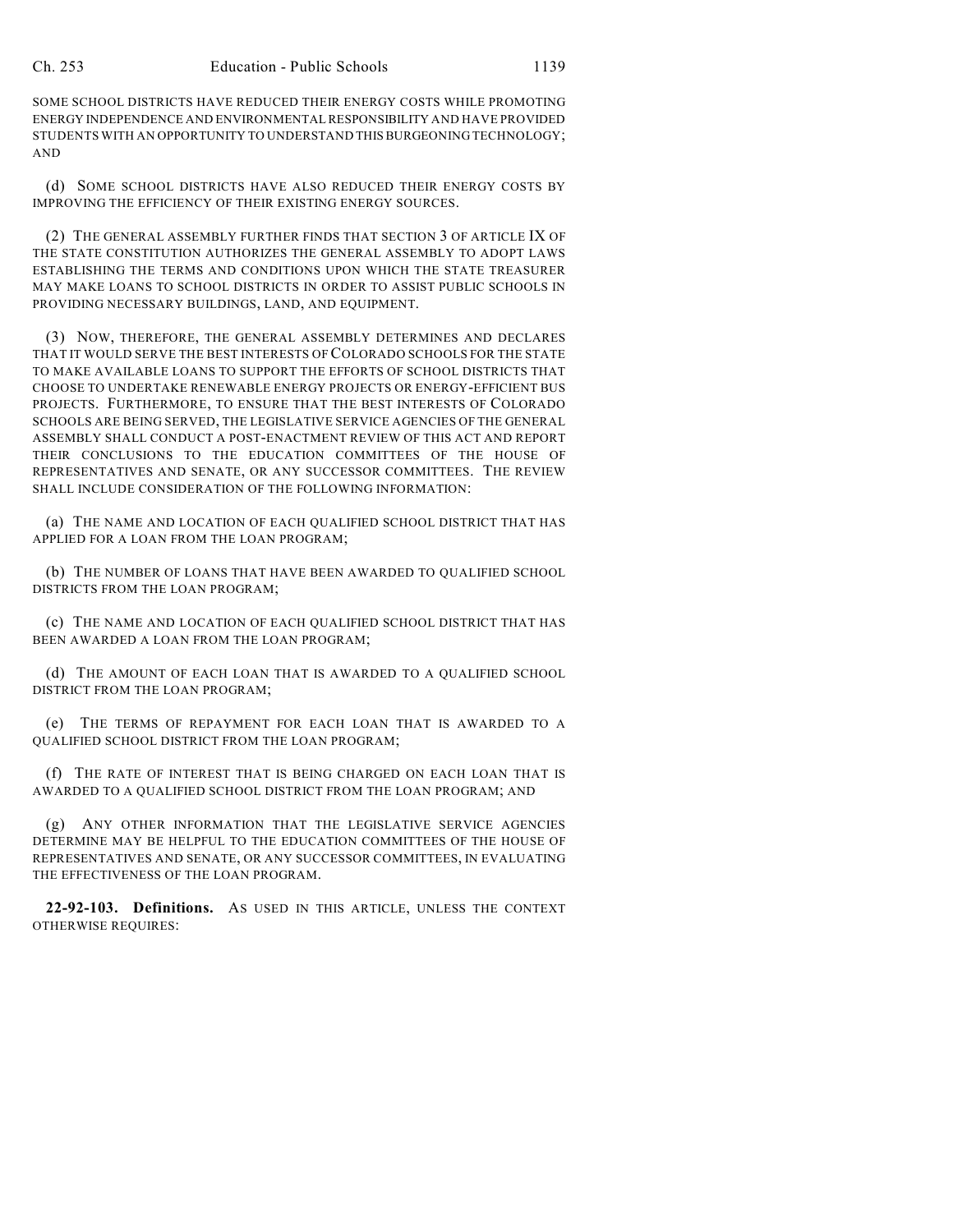(1) "BANK" SHALL HAVE THE SAME MEANING AS SET FORTH IN SECTION 11-101-401 (5), C.R.S.

(2) "ENERGY-EFFICIENT BUS PROJECT" MEANS A PROJECT TO HELP A QUALIFIED SCHOOL DISTRICT ATTAIN AND EMPLOY BATTERY-POWERED, COMPRESSED NATURAL GAS, PROPANE GAS, OR HYBRID-ELECTRIC BUSES IN ITS DAILY TRANSPORTATION OPERATIONS FOR THE PURPOSE OF REDUCING ENERGY CONSUMPTION AND **EXPENDITURES.** 

(3) "GOVERNOR'S ENERGY OFFICE" OR "OFFICE" MEANS THE GOVERNOR'S ENERGY OFFICE CREATED IN SECTION 24-38.5-101, C.R.S., OR ANY SUCCESSOR OFFICE.

(4) "PUBLIC SCHOOL FUND" MEANS THE PUBLIC SCHOOL FUND CREATED AND EXISTING PURSUANT TO SECTION 3 OF ARTICLE IX OF THE STATE CONSTITUTION.

(5) "QUALIFIED SCHOOL DISTRICT" MEANS A SCHOOL DISTRICT IN THE STATE THAT HAS A RENEWABLE ENERGY PROJECT TEAM.

(6) "RENEWABLE ENERGY AND ENERGY EFFICIENCY FOR SCHOOLS LOAN PROGRAM" OR "LOAN PROGRAM" MEANS THE RENEWABLE ENERGY AND ENERGY EFFICIENCY FOR SCHOOLS LOAN PROGRAM CREATED IN SECTION 22-92-104.

(7) "RENEWABLE ENERGY AND ENERGY EFFICIENCY FOR SCHOOLS LOAN PROGRAM ADMINISTRATION FUND" OR "FUND" MEANS THE RENEWABLE ENERGY AND ENERGY EFFICIENCY FOR SCHOOLS LOAN PROGRAM ADMINISTRATION FUND CREATED IN SECTION 22-92-106.

(8) "RENEWABLE ENERGY PROJECT" MEANS A PROJECT TO HELP A QUALIFIED SCHOOL DISTRICT INSTALL EQUIPMENT AND RELATED INFRASTRUCTURE THAT WILL HELP DEFRAY THE SCHOOL DISTRICT'S ENERGY COSTS AND PROVIDE EDUCATIONAL OPPORTUNITIES FOR STUDENTS RELATING TO THE GENERATION OF RENEWABLE ENERGY. A "RENEWABLE ENERGY PROJECT" SHALL BE OPERATED IN COMPLIANCE WITH EXISTING LAWS AND MAY INCORPORATE ONE OR MORE OF THE FOLLOWING:

(a) WIND ENERGY;

(b) SOLAR ENERGY; OR

(c) OTHER SOURCES OF RENEWABLE ENERGY.

(9) "RENEWABLE ENERGY PROJECT TEAM" MEANS A TEAM OF PEOPLE WHO ARE DEDICATED TO A RENEWABLE ENERGY PROJECT AT A SCHOOL DISTRICT. A RENEWABLE ENERGY PROJECT TEAM SHALL INCLUDE, AT A MINIMUM, REPRESENTATIVES OF THE SCHOOL DISTRICT, REPRESENTATIVES OF THE LOCAL COMMUNITY, AND AT LEAST ONE MEMBER WHO PROVIDES PROFESSIONAL TECHNICAL ASSISTANCE TO THE SCHOOL DISTRICT TO FACILITATE A RENEWABLE ENERGY PROJECT OR AN ENERGY-EFFICIENT BUS PROJECT. THE MEMBER OF A RENEWABLE ENERGY PROJECT TEAM WHO PROVIDES PROFESSIONAL TECHNICAL ASSISTANCE TO THE SCHOOL DISTRICT MAY BE A REPRESENTATIVE OF A LOCAL ELECTRICAL UTILITY.

### **22-92-104. Renewable energy and energy efficiency for schools loan**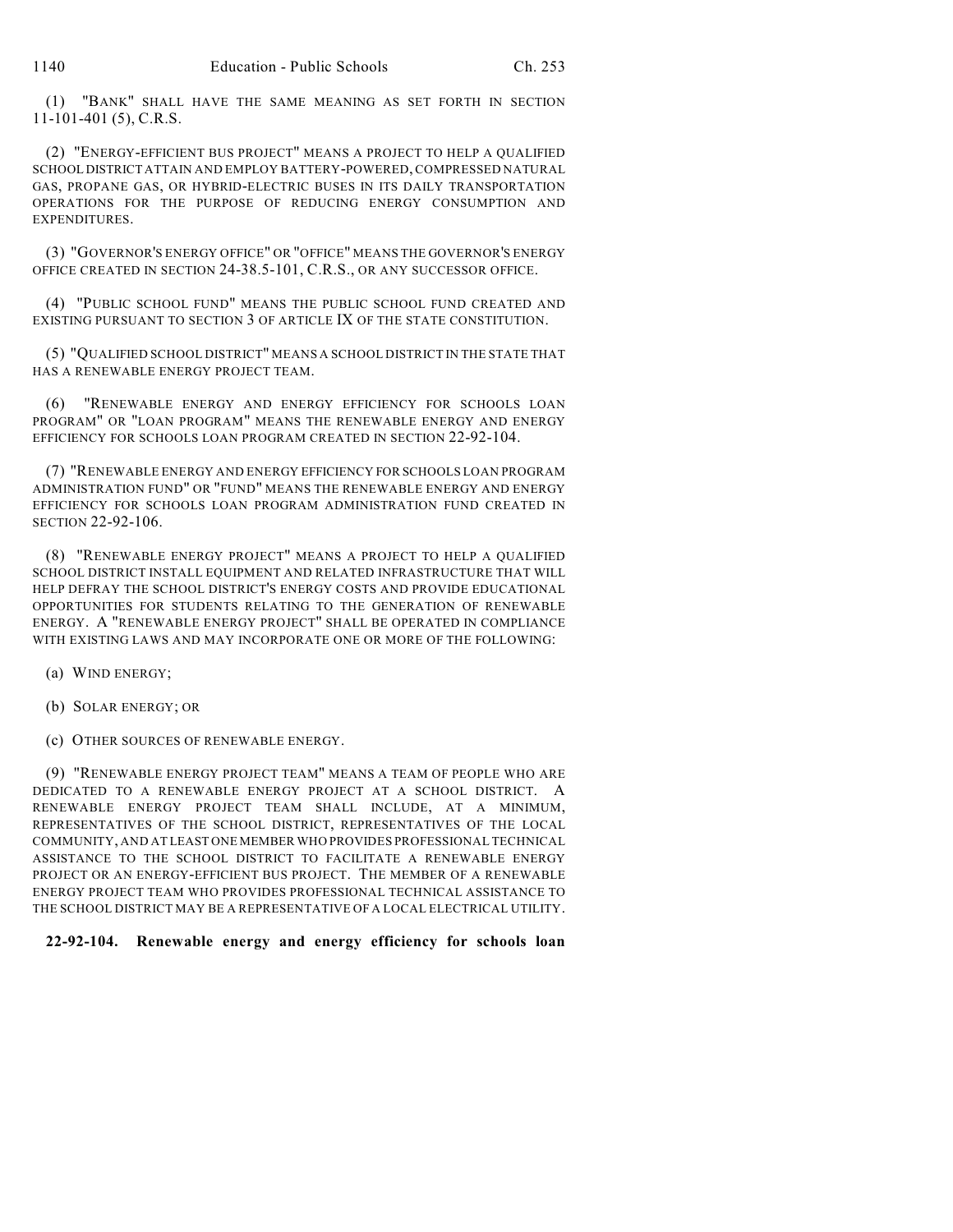**program - created - applications - permissible uses of loans.** (1) THERE IS HEREBY CREATED THE RENEWABLE ENERGY AND ENERGY EFFICIENCY FOR SCHOOLS LOAN PROGRAM TO FUND RENEWABLE ENERGY PROJECTS AND ENERGY-EFFICIENT BUS PROJECTS AT QUALIFIED SCHOOL DISTRICTS. A QUALIFIED SCHOOL DISTRICT MAY, WITH THE WRITTEN AUTHORIZATION OF THE SCHOOL DISTRICT BOARD OF EDUCATION, APPLY TO THE GOVERNOR'S ENERGY OFFICE, IN ACCORDANCE WITH PROCEDURES AND DEADLINES ESTABLISHED BY RULES PROMULGATED BY THE STATE BOARD OF EDUCATION PURSUANT TO SECTION 22-92-105, TO RECEIVE MONEYS THROUGH THE LOAN PROGRAM. THE OFFICE SHALL ADMINISTER THE LOAN PROGRAM AS PROVIDED IN THIS ARTICLE AND PURSUANT TO THE POLICIES ADOPTED BY THE OFFICE.

(2) IF A QUALIFIED SCHOOL DISTRICT APPLIES FOR A LOAN FROM THE LOAN PROGRAM PURSUANT TO SUBSECTION (1) OF THIS SECTION, AND THE STATE TREASURER AUTHORIZES A LOAN FOR THE SCHOOL DISTRICT PURSUANT TO SECTION 22-92-107, THE SCHOOL DISTRICT SHALL NOT ACCEPT THE LOAN UNLESS THE SCHOOL DISTRICT HAS FIRST DETERMINED WHAT FINANCING TERMS ARE AVAILABLE TO IT FROM AT LEAST TWO BANKS.

(3) (a) A QUALIFIED SCHOOL DISTRICT THAT RECEIVES A LOAN THROUGH THE LOAN PROGRAM SHALL USE THE MONEYS RECEIVED TO PAY FOR TECHNICAL ASSISTANCE, EQUIPMENT, OR INSTALLATION COSTS ASSOCIATED WITH A RENEWABLE ENERGY PROJECT OR AN ENERGY-EFFICIENT BUS PROJECT.

(b) A QUALIFIED SCHOOL DISTRICT THAT RECEIVES A LOAN THROUGH THE LOAN PROGRAM FOR A RENEWABLE ENERGY PROJECT MAY USE THE MONEYS RECEIVED TO FINANCE THE ACOUISITION OF A RENEWABLE ENERGY PROJECT.

(4) A QUALIFIED SCHOOL DISTRICT THAT APPLIES FOR A LOAN THROUGH THE LOAN PROGRAM FOR A RENEWABLE ENERGY PROJECT SHALL CONTACT ITS LOCAL ELECTRICAL UTILITY AND ALLOW THE UTILITY, AT THE UTILITY'S DISCRETION, TO PLACE A REPRESENTATIVE OF THE UTILITY ON THE SCHOOL DISTRICT'S RENEWABLE ENERGY PROJECT TEAM.

(5) A QUALIFIED SCHOOL DISTRICT MAY APPLY FOR A LOAN FROM THE LOAN PROGRAM FOR A RENEWABLE ENERGY PROJECT OR AN ENERGY-EFFICIENT BUS PROJECT THAT IS LOCATED AT A CHARTER SCHOOL OF THE SCHOOL DISTRICT.

**22-92-105. Renewable energy and energy efficiency for schools loan program - rules - awarding loans.** (1) ON OR BEFORE OCTOBER 15, 2009, THE STATE BOARD OF EDUCATION, IN CONSULTATION WITH THE GOVERNOR'S ENERGY OFFICE, SHALL PROMULGATE RULES ESTABLISHING POLICIES AND PROCEDURES FOR THE ADMINISTRATION OF THE RENEWABLE ENERGY AND ENERGY EFFICIENCY FOR SCHOOLS LOAN PROGRAM. AT A MINIMUM, THE RULES SHALL INCLUDE:

(a) POLICIES SPECIFYING THE PROCEDURES BY WHICH A QUALIFIED SCHOOL DISTRICT MAY APPLY FOR A LOAN, THE FORM OF THE LOAN APPLICATION, THE INFORMATION TO BE PROVIDED BY AN APPLICANT, AND THE CRITERIA USED BY THE OFFICE FOR AWARDING AND DENYING LOANS;

(b) THE REQUIREMENTS THAT THE OFFICE SHALL REQUIRE OF LOAN APPLICANTS,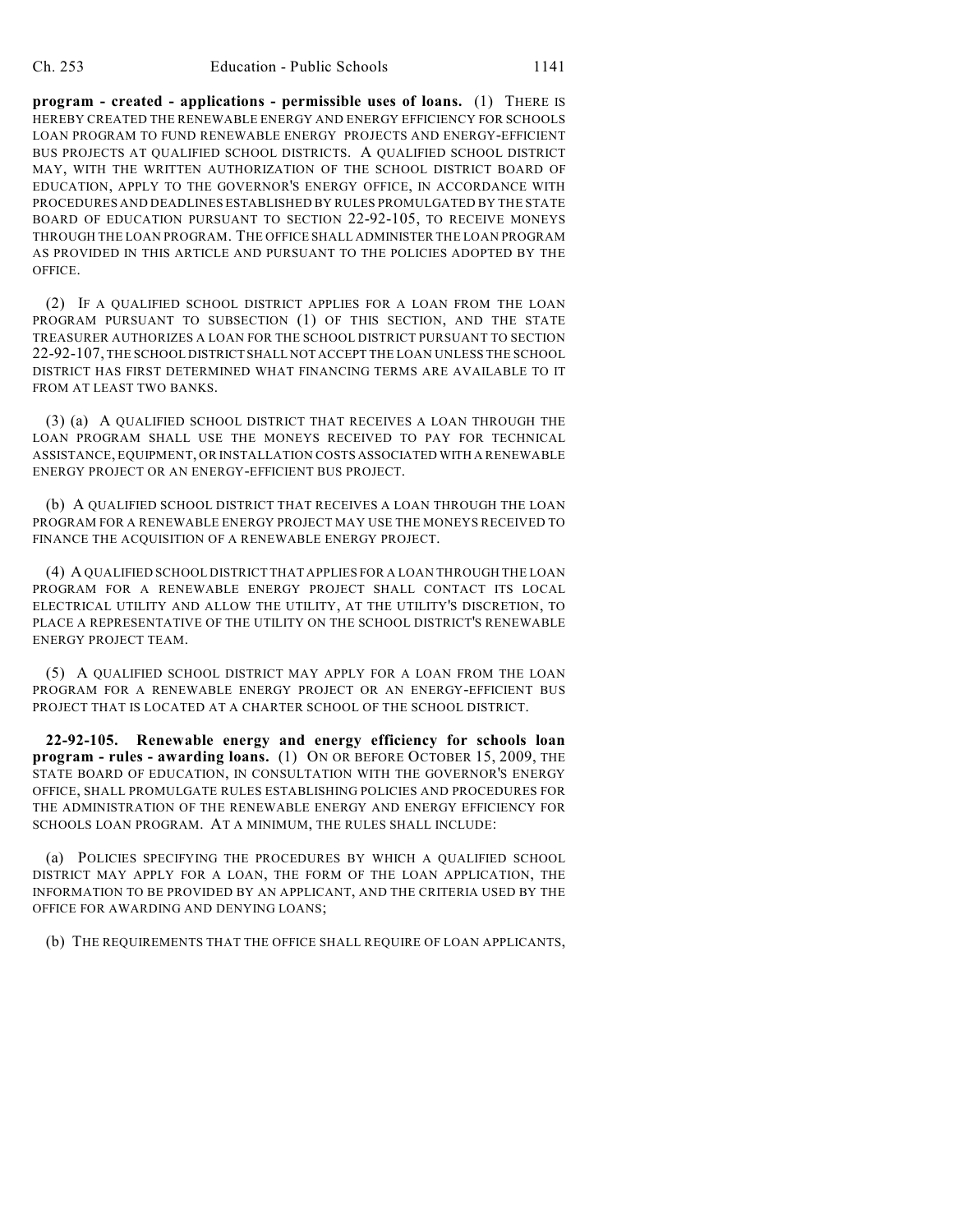WHICH REQUIREMENTS SHALL INCLUDE, BUT NEED NOT BE LIMITED TO A REQUIREMENT THAT A LOAN APPLICANT SUBMIT WITH ITS APPLICATION:

(I) AN ENERGY RATING FOR THE FACILITY FOR WHICH THE LOAN IS INTENDED THAT DEMONSTRATES THAT THE FACILITY QUALIFIES FOR THE FEDERAL ENERGY STAR LABEL, WHICH RATING HAS BEEN ISSUED AS A RESULT OF AN AUDIT PERFORMED BY A QUALIFIED ENERGY EFFICIENCY AUDITOR; OR

(II) AN ENERGY EFFICIENCY PLAN THAT IS CREATED IN CONSULTATION WITH THE OFFICE, WHICH PLAN INCLUDES:

(A) COST-EFFECTIVE ENERGY-SAVING MEASURES AND PROGRAMS THAT THE APPLICANT WILL IMPLEMENT; AND

(B) ACTIONS THAT THE APPLICANT WILL TAKE TO IMPLEMENT, MONITOR, REVIEW, AND REVISE THE PLAN.

(2) (a) THE GOVERNOR'S ENERGY OFFICE SHALL REVIEW EACH LOAN APPLICATION RECEIVED FROM A QUALIFIED SCHOOL DISTRICT PURSUANT TO SECTION 22-92-104 (1), EVALUATE THE RENEWABLE ENERGY PROJECT OR ENERGY-EFFICIENT BUS PROJECT DESCRIBED THEREIN, AND MAKE A RECOMMENDATION TO THE STATE TREASURER AS TO WHETHER TO AWARD THE LOAN AND THE AMOUNT OF THE LOAN. IF THE OFFICE DETERMINES AN APPLICATION IS MISSING ANY INFORMATION REQUIRED BY THE OFFICE'S POLICY TO BE INCLUDED WITH THE APPLICATION, THE OFFICE MAY CONTACT THE APPLICANT TO OBTAIN THE MISSING INFORMATION.

(b) IN REVIEWING LOAN APPLICATIONS FOR RENEWABLE ENERGY PROJECTS AND ENERGY-EFFICIENT BUS PROJECTS PURSUANT TO PARAGRAPH (a) OF THIS SUBSECTION (2), THE GOVERNOR'S ENERGY OFFICE SHALL CONSIDER, AT A MINIMUM, WHETHER A QUALIFIED SCHOOL DISTRICT WOULD REDUCE ITS ENERGY COSTS BY THE IMPLEMENTATION OF THE RENEWABLE ENERGY PROJECT OR ENERGY-EFFICIENT BUS PROJECT THAT IS THE SUBJECT OF EACH LOAN APPLICATION.

(3) THE STATE TREASURER IS AUTHORIZED TO REQUIRE EACH QUALIFIED SCHOOL DISTRICT THAT RECEIVES A LOAN FROM THE LOAN PROGRAM TO PAY TO THE GOVERNOR'S ENERGY OFFICE A FEE THAT REFLECTS THE DIRECT AND INDIRECT COSTS INCURRED BY THE STATE TREASURER IN ADMINISTERING LOANS PURSUANT TO SECTION 22-92-107. IF THE STATE TREASURER ELECTS TO IMPOSE A FEE PURSUANT TO THIS SUBSECTION (3), HE OR SHE SHALL NOTIFY THE GOVERNOR'S ENERGY OFFICE AND THE STATE BOARD OF EDUCATION OF THE DECISION TO IMPOSE THE FEE. A FEE IMPOSED PURSUANT TO THIS SUBSECTION (3) MAY BE IMPOSED ON A REGULARLY SCHEDULED BASIS TO BE DETERMINED BY THE STATE TREASURER. A QUALIFIED SCHOOL DISTRICT THAT RECEIVES A LOAN FROM THE LOAN PROGRAM SHALL BE REQUIRED TO PAY THE FEE UNTIL THE LOAN IS REPAID IN FULL.

(4) IF THE STATE TREASURER ELECTS TO IMPOSE A FEE AS PART OF THE LOAN APPLICATION PROCESS PURSUANT TO SUBSECTION (3) OF THIS SECTION, THE GOVERNOR'S ENERGY OFFICE SHALL FORWARD ALL MONEYS RECEIVED AS FEES TO THE STATE TREASURER.

#### **22-92-106. Renewable energy and energy efficiency for schools loan**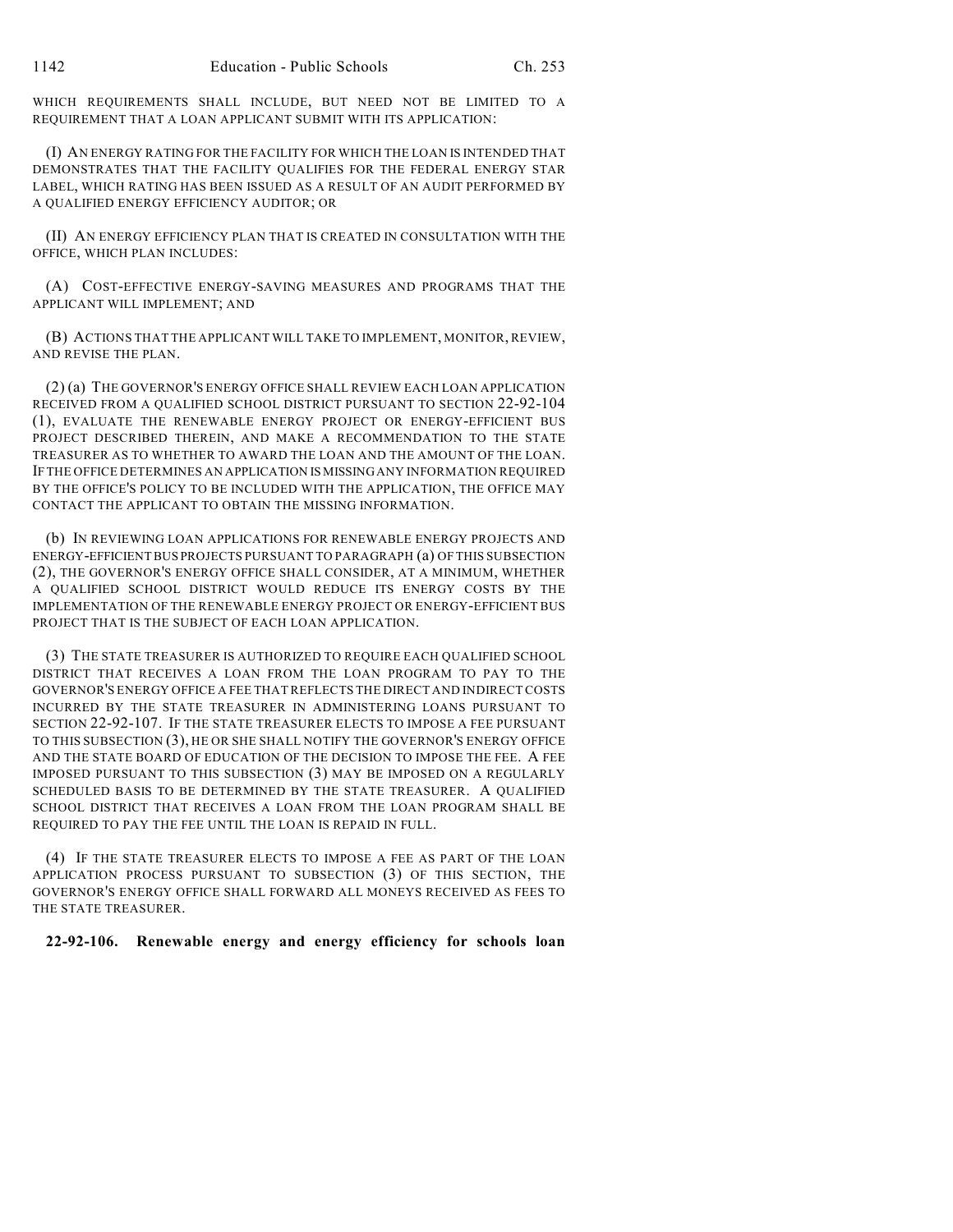**program administration fund - creation - administrative costs.** (1) THERE IS HEREBY CREATED IN THE STATE TREASURY THE RENEWABLE ENERGY AND ENERGY EFFICIENCY FOR SCHOOLS LOAN PROGRAM ADMINISTRATION FUND.THE FUND SHALL CONSIST OF:

(a) MONEYS APPROPRIATED TO THE FUND FROM THE PUBLIC SCHOOL ENERGY EFFICIENCY FUND CREATED IN SECTION 39-29-109.5 (2), C.R.S.;

(b) ANY OTHER MONEYS APPROPRIATED BY THE GENERAL ASSEMBLY TO THE FUND;

(c) ANY GIFTS, GRANTS, OR DONATIONS RECEIVED BY THE OFFICE FOR THE FUND PURSUANT TO SUBSECTION (4) OF THIS SECTION; AND

(d) ANY OTHER MONEYS DIRECTED TO THE FUND BY THE OFFICE PURSUANT TO SUBSECTION (5) OF THIS SECTION.

(2) THE MONEYS IN THE FUND SHALL BE SUBJECT TO ANNUAL APPROPRIATION BY THE GENERAL ASSEMBLY FOR THE DIRECT AND INDIRECT COSTS INCURRED BY THE OFFICE IN ADMINISTERING THE PROGRAM PURSUANT TO THIS ARTICLE. THE MONEYS IN THE FUND SHALL NOT BE INCLUDED IN ANY LOAN MADE TO A QUALIFIED SCHOOL DISTRICT PURSUANT TO THIS ARTICLE.

(3) ANY MONEYS IN THE FUND NOT EXPENDED FOR THE PURPOSE OF THIS ARTICLE MAY BE INVESTED BY THE STATE TREASURER AS PROVIDED BY LAW. ALL INTEREST AND INCOME DERIVED FROM THE INVESTMENT AND DEPOSIT OF MONEYS IN THE FUND SHALL BE CREDITED TO THE FUND.ANY UNEXPENDED AND UNENCUMBERED MONEYS REMAINING IN THE FUND AT THE END OF A FISCAL YEAR SHALL REMAIN IN THE FUND AND SHALL NOT BE CREDITED OR TRANSFERRED TO THE GENERAL FUND OR ANOTHER FUND.

(4) THE OFFICE MAY SEEK AND ACCEPT GIFTS, GRANTS, AND DONATIONS FROM PUBLIC AND PRIVATE SOURCES TO FUND THE PROGRAM, BUT RECEIPT OF GIFTS, GRANTS, AND DONATIONS SHALL NOT BE A PREREQUISITE TO THE IMPLEMENTATION OF THE PROGRAM. ALL PRIVATE AND PUBLIC FUNDS RECEIVED THROUGH GIFTS, GRANTS, AND DONATIONS SHALL BE TRANSMITTED TO THE STATE TREASURER, WHO SHALL CREDIT THE SAME TO THE FUND.

(5) TO THE EXTENT PERMITTED BY LAW, THE OFFICE MAY, AT ITS DISCRETION, DIRECT OTHER MONEYS TO FUND THE PROGRAM.

**22-92-107. Loans from public school fund authorized.** (1) AS AUTHORIZED UNDER THE PROVISIONS OF SECTION 3 OF ARTICLE IX OF THE STATE CONSTITUTION, THE STATE TREASURER MAY MAKE LOANS TO SCHOOL DISTRICTS TO ASSIST THEM IN PROVIDING NECESSARY BUILDINGS, LAND, AND EQUIPMENT, INCLUDING RENEWABLE ENERGY PROJECTS AND ENERGY-EFFICIENT BUS PROJECTS AS DESCRIBED IN THIS ARTICLE. LOANS MADE PURSUANT TO THIS ARTICLE SHALL NOT BE SUBJECT TO THE PROVISIONS OF SECTION 24-36-113, C.R.S., THAT REQUIRE THE STATE TREASURER TO SECURE THE MAXIMUM RATE OF INTEREST ON INVESTMENTS OF STATE MONEYS. THE PROCEDURES FOR THE MAKING OF LOANS SHALL BE DETERMINED BY THE STATE TREASURER SUBJECT TO THE FOLLOWING: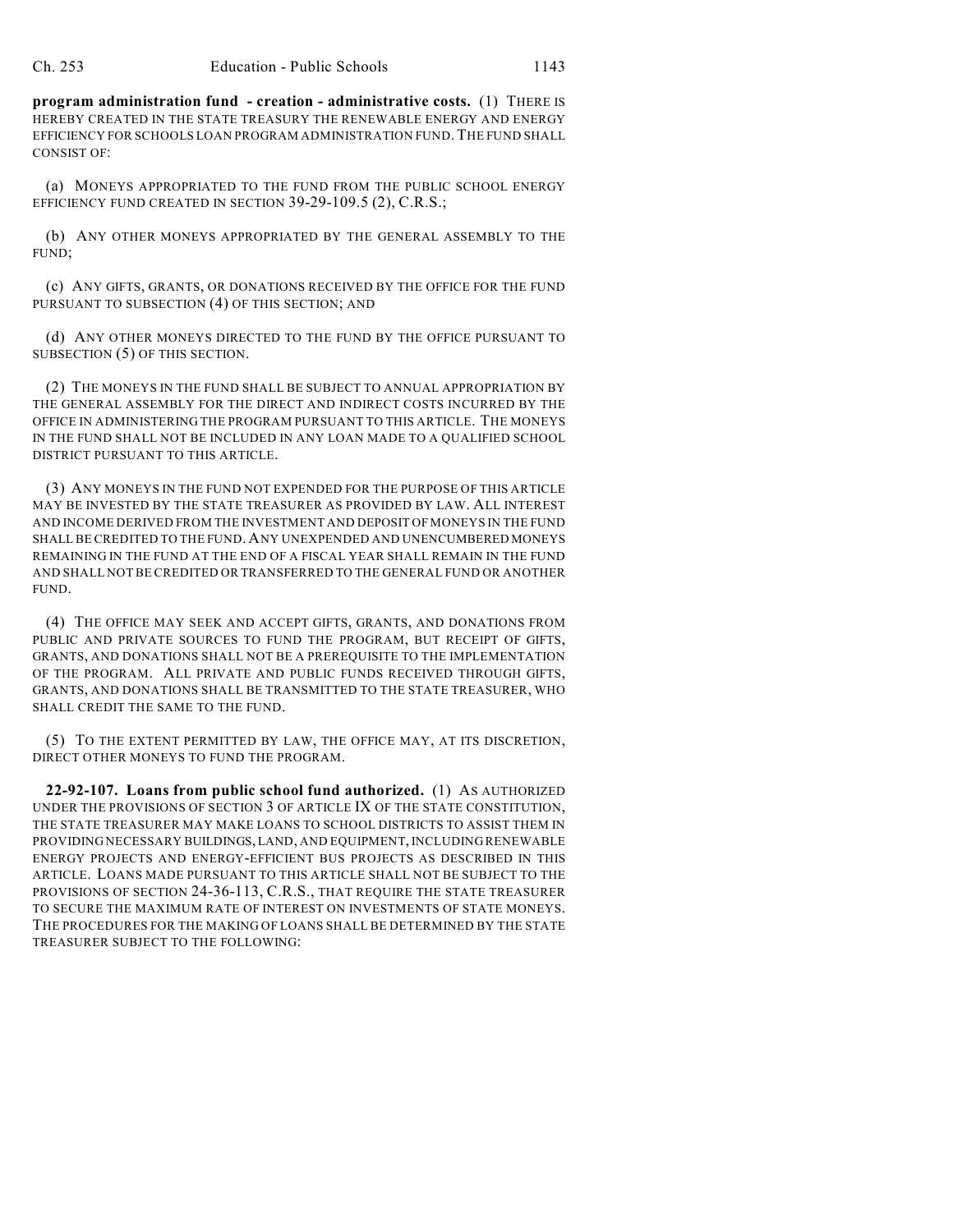(a) NO LOAN SHALL BE AUTHORIZED FOR ANY RENEWABLE ENERGY PROJECT OR ENERGY-EFFICIENT BUS PROJECT THAT HAS NOT BEEN EVALUATED BY THE GOVERNOR'S ENERGY OFFICE PURSUANT TO SECTION 22-92-105 (2) (a).

(b) NO LOAN SHALL BE AUTHORIZED IN AN AMOUNT EXCEEDING THE AMOUNT RECOMMENDED BY THE GOVERNOR'S ENERGY OFFICE PURSUANT TO SECTION 22-92-105 (2) (a) UNLESS THE GOVERNOR'S ENERGY OFFICE APPROVES THE CHANGE IN THE LOAN AMOUNT.

(c) NO LOAN SHALL BE AUTHORIZED UNLESS THE METHOD FOR REPAYMENT OF THE LOAN IS SPECIFIED IN THE APPLICATION.

(2) (a) SUBJECT TO THE LIMITATIONS DESCRIBED IN THIS SECTION, THE STATE TREASURER SHALL DETERMINE THE AMOUNT OF THE PERMANENT SCHOOL FUND THAT MAY BE LOANED OUT PURSUANT TO THIS SECTION, WHICH QUALIFIED SCHOOL DISTRICTS SHALL RECEIVE LOANS, THE AMOUNT OF EACH LOAN, THE TERMS OF REPAYMENT OF EACH LOAN, AND THE RATE OF INTEREST TO BE CHARGED ON LOANS. THE AVERAGE RATE OF INTEREST CHARGED ON LOANS MADE IN ANY CALENDAR YEAR MUST EXCEED THE AVERAGE BOOK YIELD EARNED BY THE FUND IN THE MOST RECENTLY COMPLETED QUARTER. PAYMENTS OF THE PRINCIPAL OF AND INTEREST ON ALL LOANS SHALL BE RETURNED TO THE PUBLIC SCHOOL FUND.

(b) THE STATE TREASURER MAY INCLUDE, AS PART OF ANY LOAN AGREEMENT WITH ANY QUALIFIED SCHOOL DISTRICT, WHATEVER TERMS AND CONDITIONS HE OR SHE FEELS ARE NECESSARY TO PROTECT THE PRINCIPAL OF THE PUBLIC SCHOOL FUND AGAINST LOSS.

(3) THE GENERAL ASSEMBLY SHALL APPROPRIATE MONEY FROM THE GENERAL FUND TO RESTORE MONEYS TO THE PUBLIC SCHOOL FUND, TOGETHER WITH INTEREST, THAT ARE LOST BY REASON OF THE FAILURE OF ANY SCHOOL DISTRICT TO REPAY A LOAN MADE PURSUANT TO THIS SECTION.

(4) ADMINISTRATIVE COSTS THAT WILL BE INCURRED BY A QUALIFIED SCHOOL DISTRICT AS A RESULT OF THE RENEWABLE ENERGY PROJECT OR ENERGY-EFFICIENT BUS PROJECT THAT IS THE BASIS FOR THE LOAN MAY BE INCLUDED IN THE AMOUNT OF THE LOAN.

**SECTION 2.** 22-41-110 (1) (b), Colorado Revised Statutes, is amended to read:

**22-41-110. Timely payment of school district obligations.** (1) (b) This section applies to:

(I) General obligation bonds issued by a school district on or after July 1, 1991, pursuant to article 42 or 43 of this title; to

(II) Obligations of a school district in connection with a lease agreement or installment purchase agreement entered into by a school district under section 22-32-127 or 22-45-103 (1) (c) on or after July 1, 1991; and to

(III) Refunding bonds issued by a school district pursuant to article 56 of title 11, C.R.S.; AND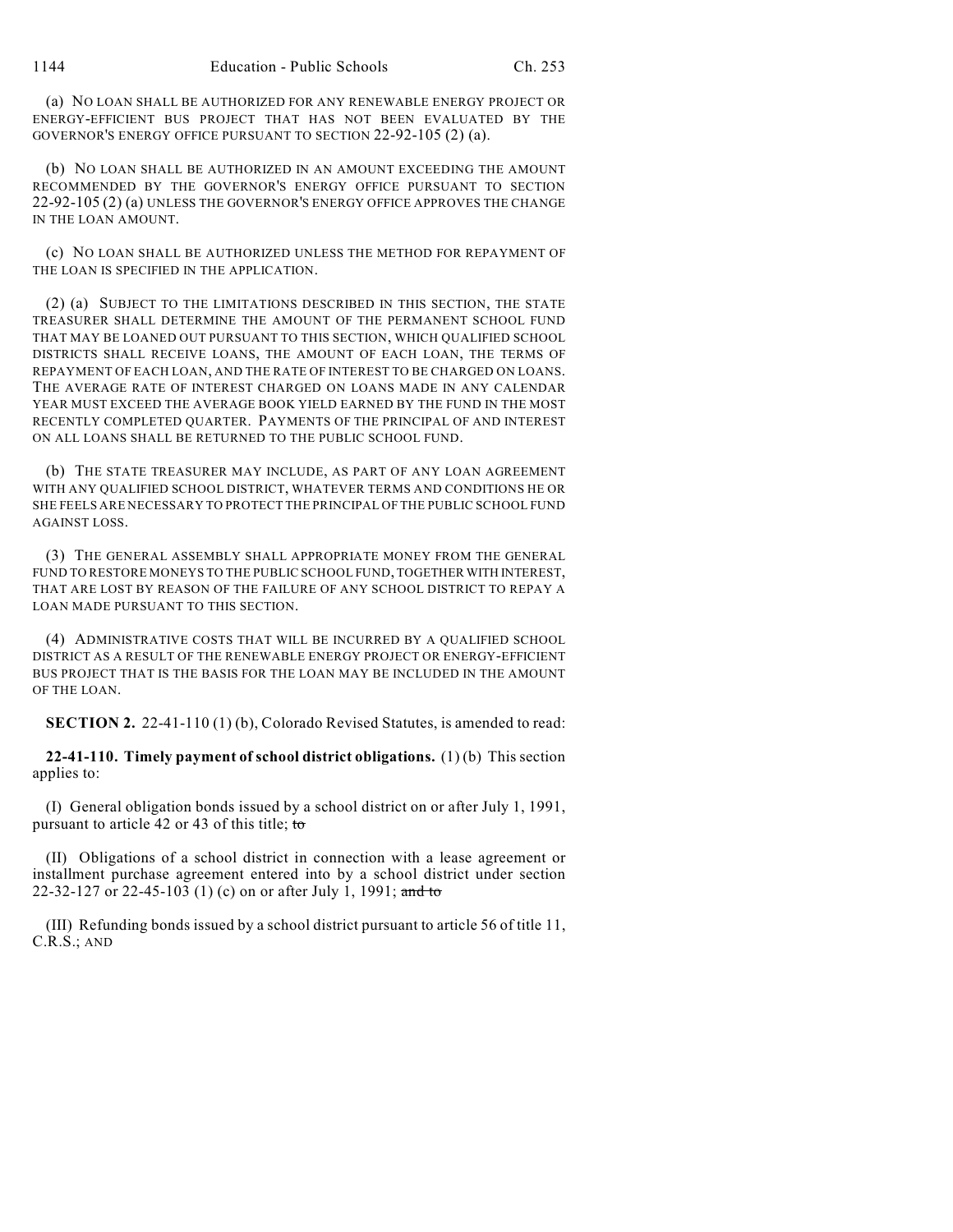(IV) OBLIGATIONS OF A SCHOOL DISTRICT IN CONNECTION WITH A LOAN RECEIVED UNDER THE RENEWABLE ENERGY AND ENERGY EFFICIENCY FOR SCHOOLS LOAN PROGRAM CREATED IN SECTION 22-92-104.

**SECTION 3.** 24-38.5-102 (1), Colorado Revised Statutes, is amended BY THE ADDITION OF A NEW PARAGRAPH to read:

**24-38.5-102. Governor's energy office - duties and powers.** (1) The governor's energy office shall:

(r) IMPLEMENT AND ADMINISTER THE RENEWABLE ENERGY AND ENERGY EFFICIENCY FOR SCHOOLS LOAN PROGRAM PURSUANT TO ARTICLE 92 OF TITLE 22, C.R.S.

**SECTION 4.** 39-29-109.5 (3) (c), (3) (d), and (5), Colorado Revised Statutes, are amended, and the said 39-29-109.5 (3) isfurther amended BY THE ADDITION OF A NEW PARAGRAPH, to read:

**39-29-109.5. Interest differential - public school energy efficiency fund creation - uses - definitions - repeal.**  $(3)$  The governor's energy office shall use moneys appropriated from the fund to establish and manage a program to improve energy efficiency in public schools. In administering the program, the office shall give consideration to whether a public school or school district is located in an area socially or economically impacted by the development, processing, or energy conversion of minerals and mineral fuels subject to taxation under this article. The program shall include the following features:

(c) Assisting school districts in increasing the effectiveness of their utility budget management; and

(d) Providing training and supporting resources related to energy efficiency for school districts; AND

(e) PROVIDING FUNDING FOR THE ADMINISTRATION OF THE RENEWABLE ENERGY AND ENERGY EFFICIENCY FOR SCHOOLS LOAN PROGRAM CREATED IN SECTION 22-92-104, C.R.S.

(5) This section is repealed, effective  $J_{\text{uly}}$  1, 2012 JULY 1, 2017.

**SECTION 5. Accountability.** Two years after this act becomes law and in accordance with section 2-2-1201, Colorado Revised Statutes, the legislative service agencies of the Colorado General Assembly shall conduct a post-enactment review of the implementation of this act utilizing the information contained in the legislative declaration set forth in section 22-92-102, Colorado Revised Statutes, which section is set forth in section 1 of this act, and report their conclusions to the education committees of the House of Representatives and Senate, or any successor committees.

**SECTION 6. Act subject to petition - effective date.** This act shall take effect at 12:01 a.m. on the day following the expiration of the ninety-day period after final adjournment of the general assembly that is allowed for submitting a referendum